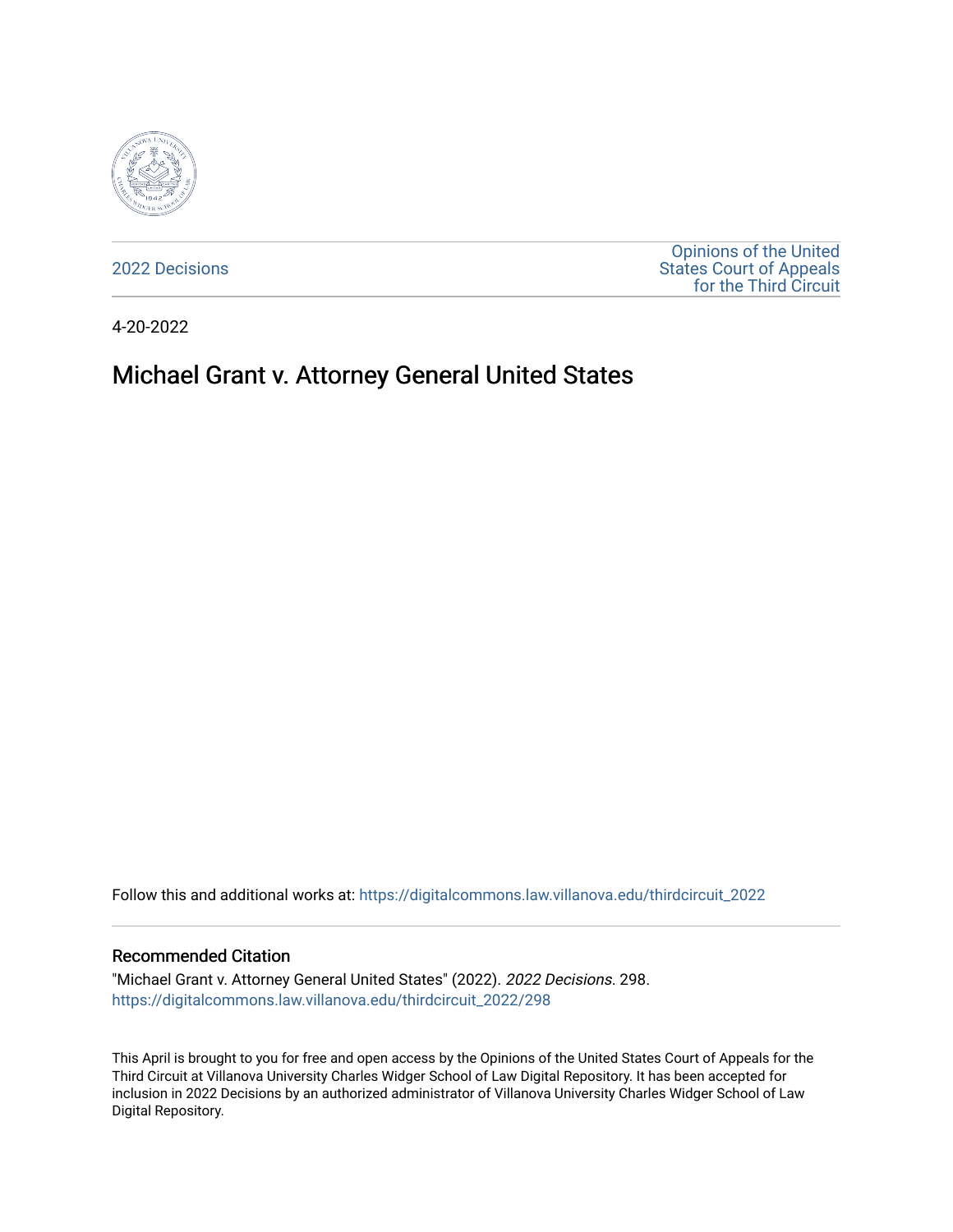## **NOT PRECEDENTIAL**

## UNITED STATES COURT OF APPEALS FOR THE THIRD CIRCUIT

No. 21-1281

## MICHAEL MOSES GRANT,

Petitioner

v.

ATTORNEY GENERAL UNITED STATES OF AMERICA

On Petition for Review of a Decision of Board of Immigration Appeals, (Agency No. A215-928-191) Immigration Judge: Alice Song Hartye

Submitted Under Third Circuit L.A.R. 34.1(a) on April 12, 2022

Before: AMBRO, SCIRICA, and TRAXLER, Circuit Judges\*

(Filed: April 20, 2022)

OPINION\*\*

<sup>\*</sup> Honorable William B. Traxler, Jr., Senior Circuit Judge, United States Court of Appeals for the Fourth Circuit, sitting by designation.

<sup>\*\*</sup> This disposition is not an opinion of the full Court and pursuant to I.O.P. 5.7 does not constitute binding precedent.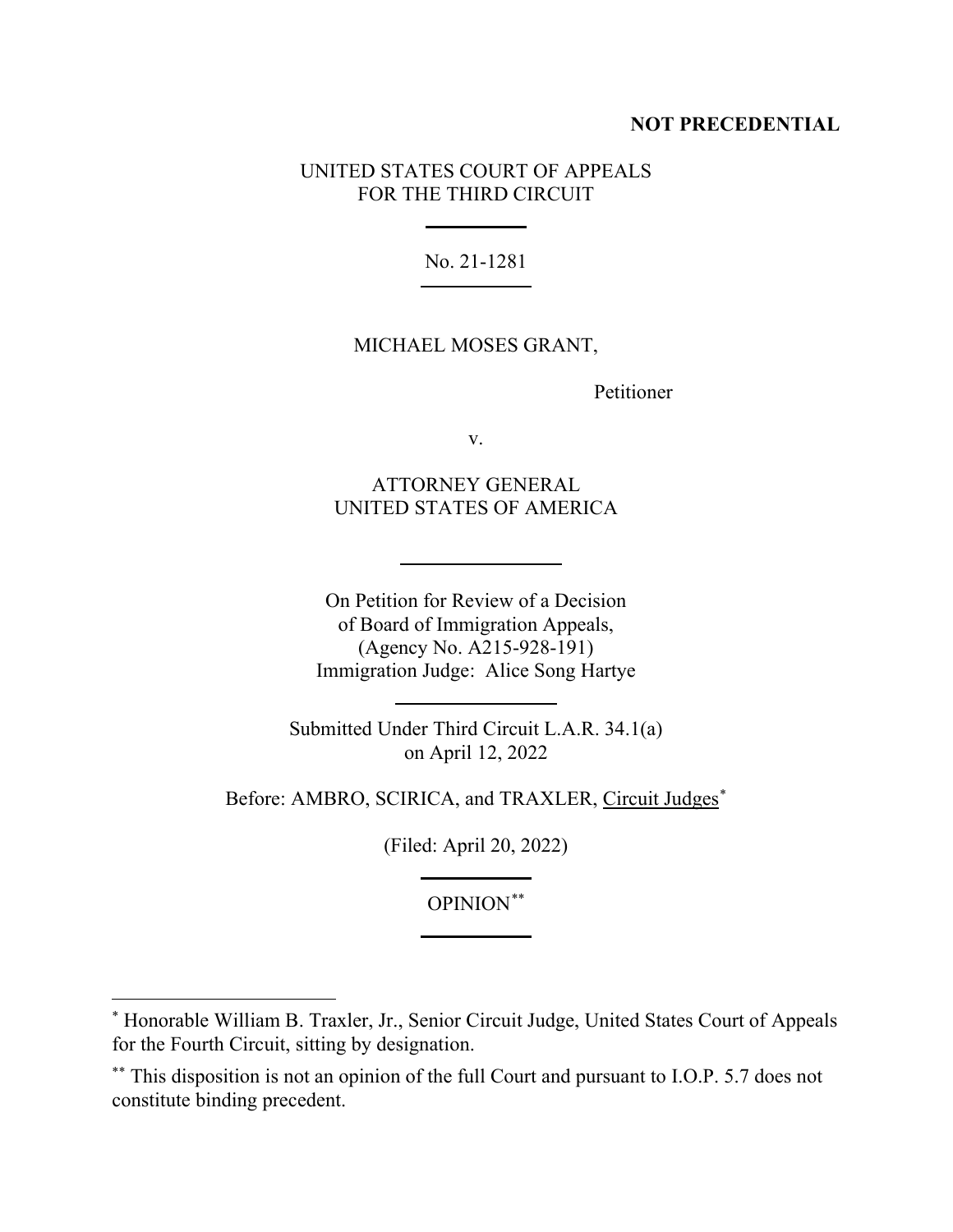## PER CURIAM

Michael Grant ("Grant") petitions for review of the final order of the Board of Immigration Appeals ("BIA") denying his applications for asylum, withholding of removal, and relief under the Convention Against Torture ("CAT"). Finding no factual or legal error in the agency decisions, we will deny the petition.

## **I.**

Grant is a native and citizen of Jamaica. In 2016, he entered the United States on a B-2 visitor's visa and overstayed. In March 2019, Grant was stopped by a state trooper for driving 95 m.p.h. on the Pennsylvania Turnpike. Grant was accompanied by a passenger, Kerron Taylor ("Kerron"). The state trooper found a backpack containing approximately one pound of marijuana and numerous folded packets of U.S. currency in the vehicle. Both men were arrested and prosecuted. Grant ultimately pled guilty in state court to possession of marijuana and driving under the influence of marijuana.

In March 2020, the Department of Homeland Security ("DHS") charged Grant with removability under 8 U.S.C. § 1227(a)(1)(B) as an alien who remained in the United States for a time longer than permitted by his visitor visa. In April 2020, DHS filed additional charges of removability under  $8 \text{ U.S.C. } \frac{6 \text{ 1227(a)(2)(B)(i)}}{2 \text{ 123(a)(B)(i)}}$  as an alien who had been convicted of a controlled substance offense. Through counsel, Grant conceded removability based upon his overstaying his visa, but contested removability based upon his criminal offenses. The immigration judge ("IJ") sustained both charges of removability and designated Jamaica as the country of removal. Grant was advised to submit any applications for relief from deportation by May 5, 2020. At the hearing on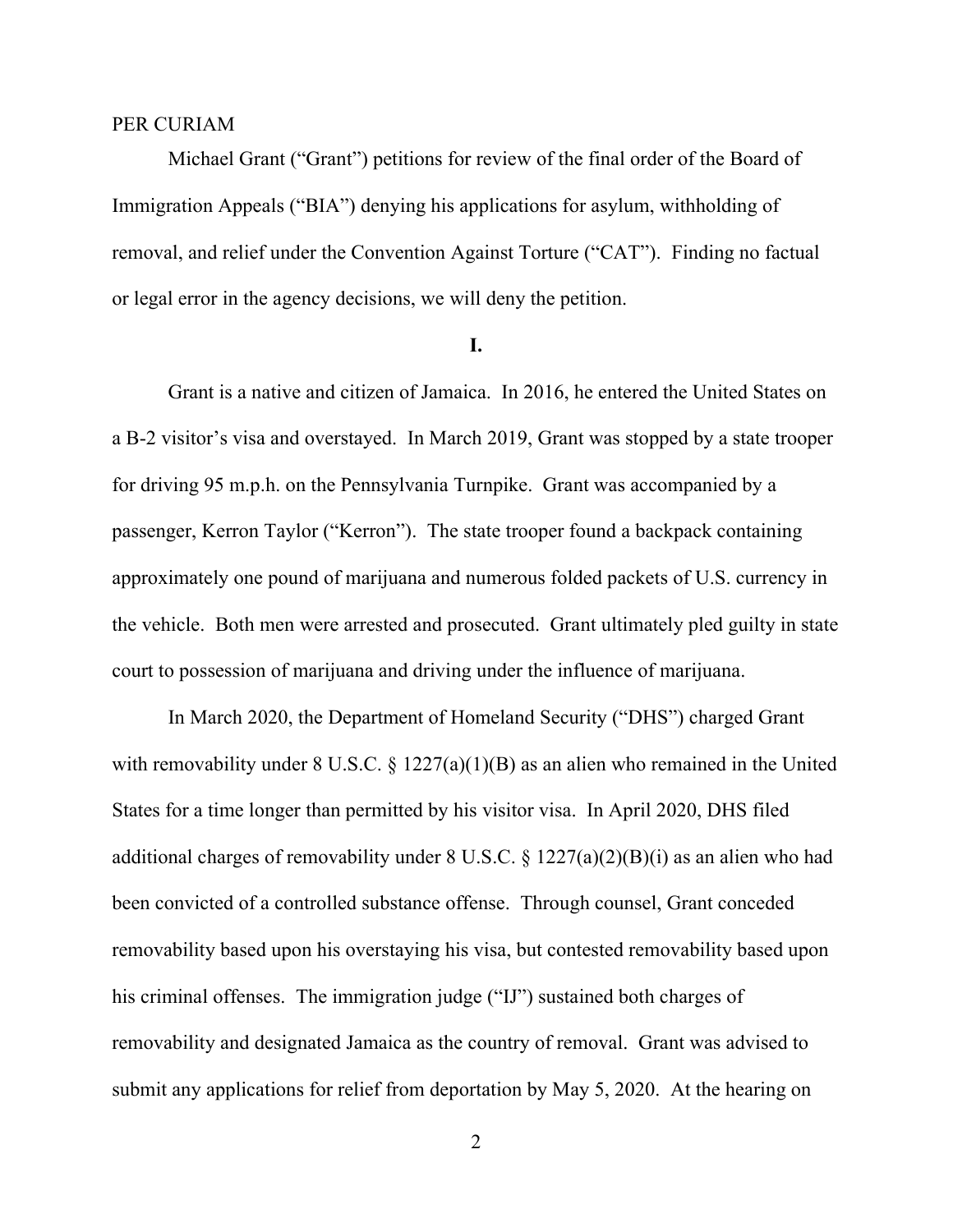May 5, however, Grant requested and was granted a two-week continuance to file his application to allow him to obtain supporting documentation for his claim.

On May 19, 2020, Grant filed his Form I-589 application for asylum, withholding of removal, and protection under the CAT, asserting a single claim. Grant claimed that Kerron was a high-ranking member of the "mafia gang" in Jamaica, and that he had heard rumors in jail that Kerron labeled him a "snitch" because Grant refused Kerron's request that Grant take sole responsibility for the marijuana found during the March 2019 traffic stop. Grant also claimed that his family members in Jamaica had informed him of rumors that his brother had been murdered in May 2019 by the mafia gang because of Grant's refusal. Grant claimed that he would be persecuted and/or tortured as a "snitch" by the mafia gang if he were deported to Jamaica. The IJ set a deadline for submission of all evidence by June 30, 2020, a deadline for responses by July 10, 2020, and a hearing date of July 15, 2020.

On June 30, 2020, well beyond the filing deadline for his I-589 application, Grant raised a second claim for relief from deportation, asserting that he had been persecuted and tortured by the Jamaican police in 2009 and 2016 due to his sexual orientation as a bisexual man. Grant requested a continuance of the scheduled hearing to obtain and submit evidence in support of this new claim. The IJ found that Grant had failed to demonstrate good cause for a continuance of the scheduled hearing but extended the deadline to allow Grant to submit additional evidence until July 8, 2020.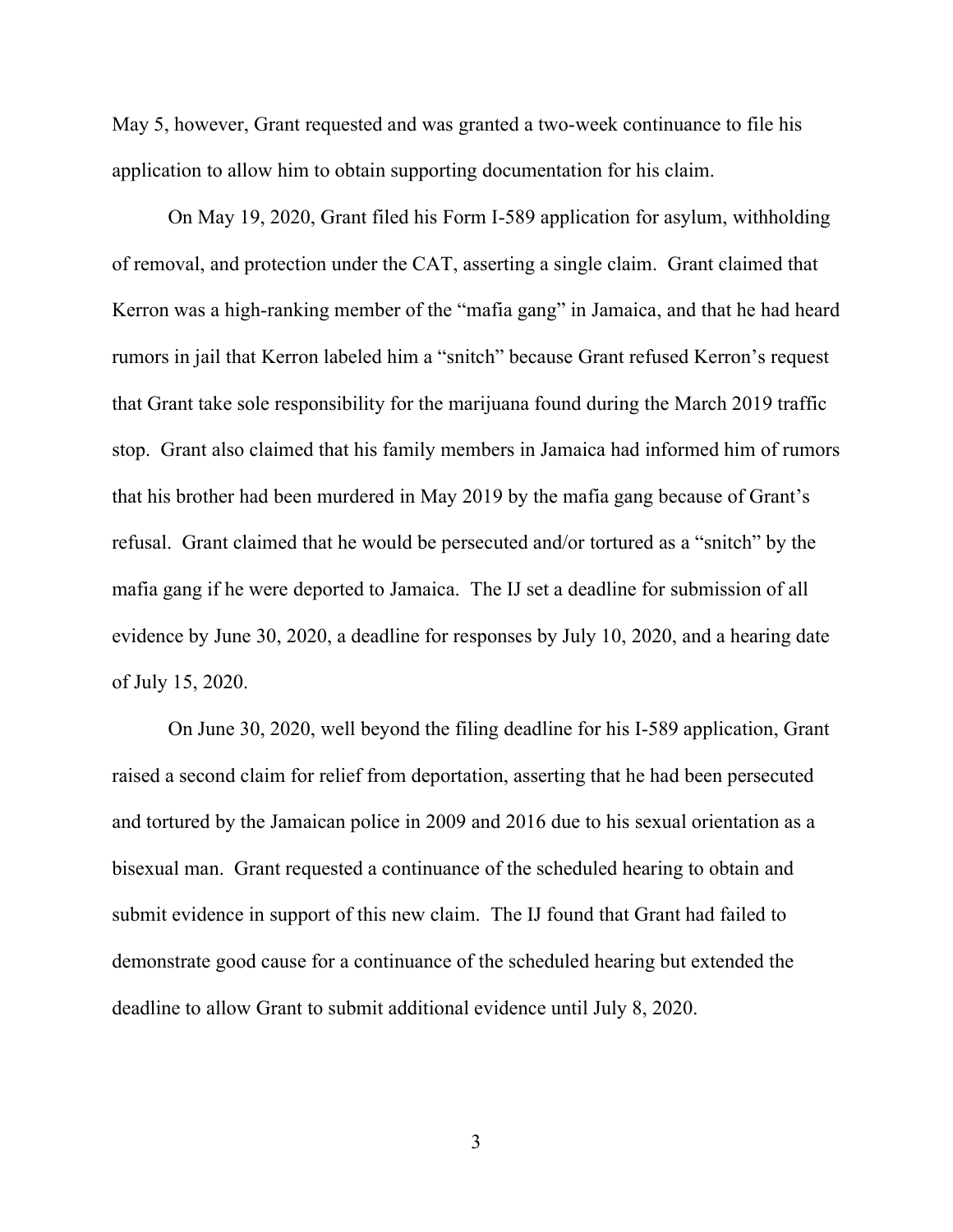On July 15, 2020, the IJ held an evidentiary hearing on the merits of Grant's application for relief, at which Grant's testimony was taken. The IJ subsequently issued a written decision denying all claims for relief.

Regarding Grant's claim for asylum and withholding of removal based upon his fear of future persecution by the mafia gang, the IJ found Grant's testimony to be credible insofar as it related to the fact that his brother had been murdered and that he had a subjective fear of the gang. However, the IJ concluded that Grant had failed to meet his burden of proving an objectively reasonable, well-founded fear of future persecution because the claim was based solely upon Grant's speculative testimony about uncorroborated rumors related to him by others. In the alternative, the IJ found that Grant's purported social group of "Jamaican males who are deemed to be 'snitches' by quasi-governmental criminal organizations" lacked the requisite particularity for asylum relief. Moreover, Grant had failed to establish that his membership in this alleged social group would be one central reason for his feared persecution. The IJ also found that, even if Grant had established his statutory eligibility for asylum relief, the application would be denied as a matter of discretion.

Regarding Grant's newly asserted claim for asylum and withholding of removal based upon his sexual orientation and his prior experiences in Jamaica, the IJ found Grant's testimony vague, incredible, and implausible. In addition, the IJ concluded that Grant had failed to corroborate this claim with witness statements or objective evidence.

Finally, the IJ found that Grant was not entitled to relief under the CAT because he had failed to demonstrate that it was more likely than not that he would be tortured by the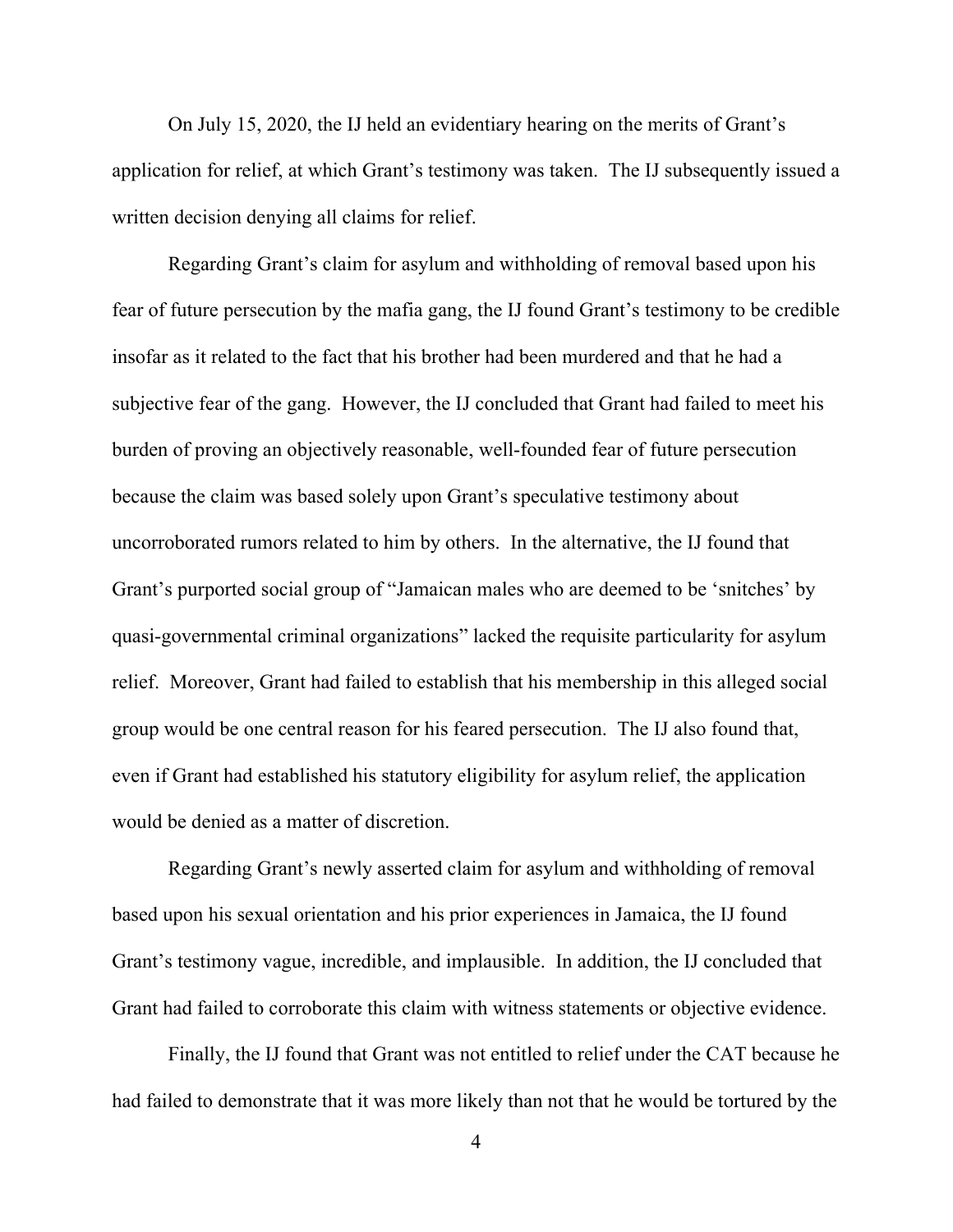mafia gang based upon his alleged designation as a "snitch," again due to the speculative and uncorroborated nature of his claims, or by the police based upon his alleged sexual orientation as a bisexual man, due to his incredible and uncorroborated testimony regarding his sexual orientation and his alleged persecution in Jamaica prior to coming to the United States.

The BIA adopted and affirmed the IJ's decision denying Grant's applications for asylum, withholding of removal, and relief under the CAT. Having determined that Grant was properly removable under 8 U.S.C. § 1227(a)(1)(B) for overstaying his visa, the BIA found it unnecessary to address Grant's challenge to the IJ's determination that he was also removable under 8 U.S.C. § 1227(a)(2)(B) based upon his controlled substance offenses. Grant filed a timely petition for review to this court.

We have jurisdiction over final orders of removal under 8 U.S.C. § 1252(a)(1). Where, as here, the BIA adopts an IJ's decision and adds analysis of its own, we review both decisions. *See Sandie v. Att'y Gen.*, 562 F.3d 246, 250 (3d Cir. 2009). We review credibility and factual determinations, including whether Grant suffered past persecution or has a well-founded fear of future persecution on account of a protected ground, for substantial evidence. *See B.C. v. Att'y Gen.*, 12 F.4th 306, 313 (3d Cir. 2021). Under this deferential substantial-evidence standard, "we must uphold the agency's determination unless the evidence would compel any reasonable fact finder to reach a contrary result." *Gonzalez-Posadas v. Att'y Gen.*, 781 F.3d 677, 684 n.5 (3d Cir. 2015). The same standard applies to factual challenges to CAT orders. *See Nasralla v. Barr*,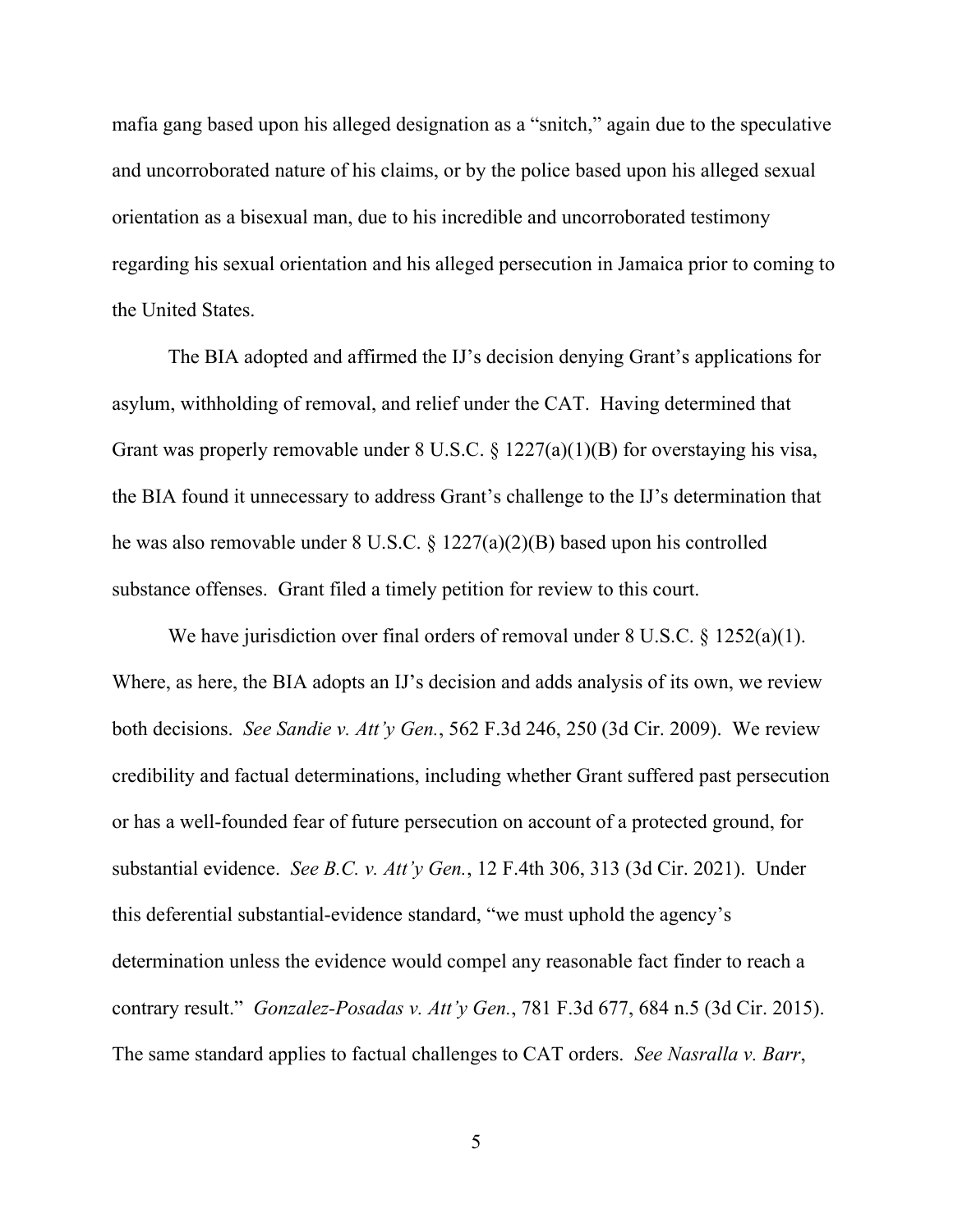140 S. Ct. 1683, 1692 (2020). We review legal conclusions de novo. *See B.C.*, 12 F.4th at 313.

## **II.**

The Attorney General may, in his or her discretion, grant asylum to a petitioner who establishes "persecution or a well-founded fear of persecution on account of race, religion, nationality, membership in a particular social group, or political opinion." 8 U.S.C. § 1101(a)(42)(A); 8 U.S.C. § 1158(b)(1)(A), (B). To do so, the petitioner may prove past persecution, which creates a rebuttable presumption of future persecution, or a well-founded fear of future persecution, on account of a protected ground. 8 C.F.R. § 1208.13(b). The petitioner's fear of future persecution must be subjectively genuine and objectively reasonable. *See Guo v. Ashcroft*, 386 F.3d 556, 564-65 (3d Cir. 2004).

A petitioner who seeks asylum based upon membership in a particular social group must establish that the group is "(1) composed of members who share a common immutable characteristic, (2) defined with particularity, and (3) socially distinct within the society in question." *Guzman Orellana v. Att'y Gen.*, 956 F.3d 171, 178 (3d Cir. 2020) (internal quotation marks omitted). To satisfy the "on account of" or nexus requirement, the applicant must establish that the protected ground "was or will be at least one central reason for his persecution." *Id.* (internal quotation marks omitted).

#### **A.**

Grant's original I-589 application was based upon his claim that he had been designated a "snitch" by Kerron and, as a result, would face persecution by the mafia gang. Grant testified that he heard jailhouse rumors that Kerron had done this because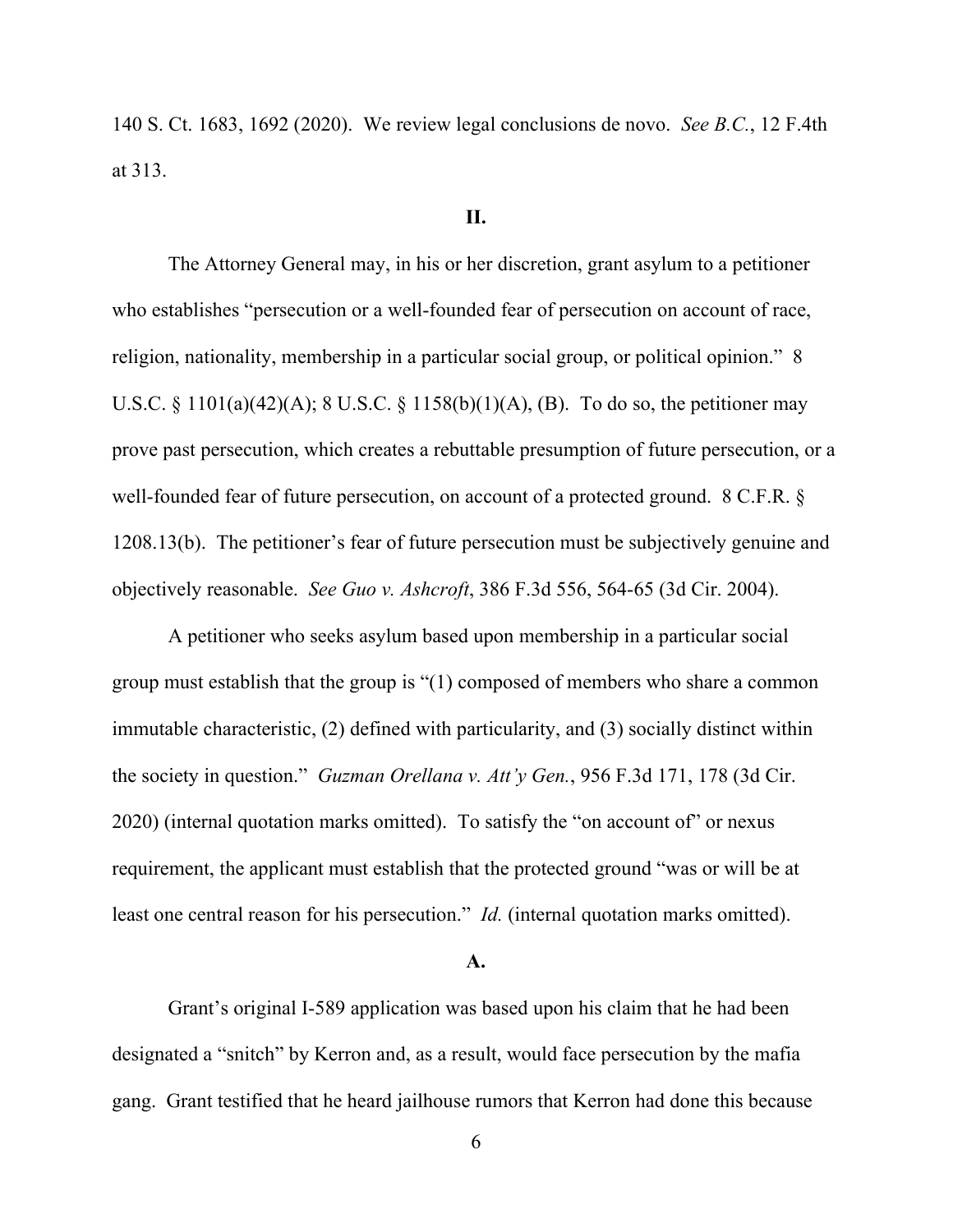Grant refused to let Kerron off the hook by claiming ownership of the marijuana during the vehicle stop. Grant testified that his family members in Jamaica had also heard rumors that Grant's brother was murdered in May 2019, because of Grant's activities in the United States. At the hearing in July 2020, Grant also claimed, for the first time, that his family informed him that his nephew and aunt had also been recently threatened by anonymous persons. 1

The IJ found Grant's testimony credible insofar as it related to what his family had told him about his brother's murder in Jamaica and his subjective fear of the mafia gang, but questioned the reliability of Grant's testimony regarding his aunt and nephew because of the belated nature of the claim. In any event, Grant had submitted no corroborating statements from any of his family members in Jamaica regarding his brother's murder, the alleged threats against his other family members, or the specifics of the "rumors" about him. Thus, the claim was based solely on Grant's own speculation that his brother had been killed by the mafia gang. Considering the totality of the evidence submitted, the IJ found that the alleged incidents of violence in Jamaica were more likely attributable to random acts of violence rather than persecution of Grant's family members. Accordingly, the IJ found that the "snitch" claim was wholly speculative, and that Grant had failed to establish an objectively reasonable fear of persecution.

<sup>&</sup>lt;sup>1</sup> Although Grant's "snitch" claim was untimely filed, the IJ found that changed circumstances excused the untimely filing because, although his brother was murdered in May 2019, Grant first learned that his brother's death was rumored to be at the hands of the "mafia gang" in 2020.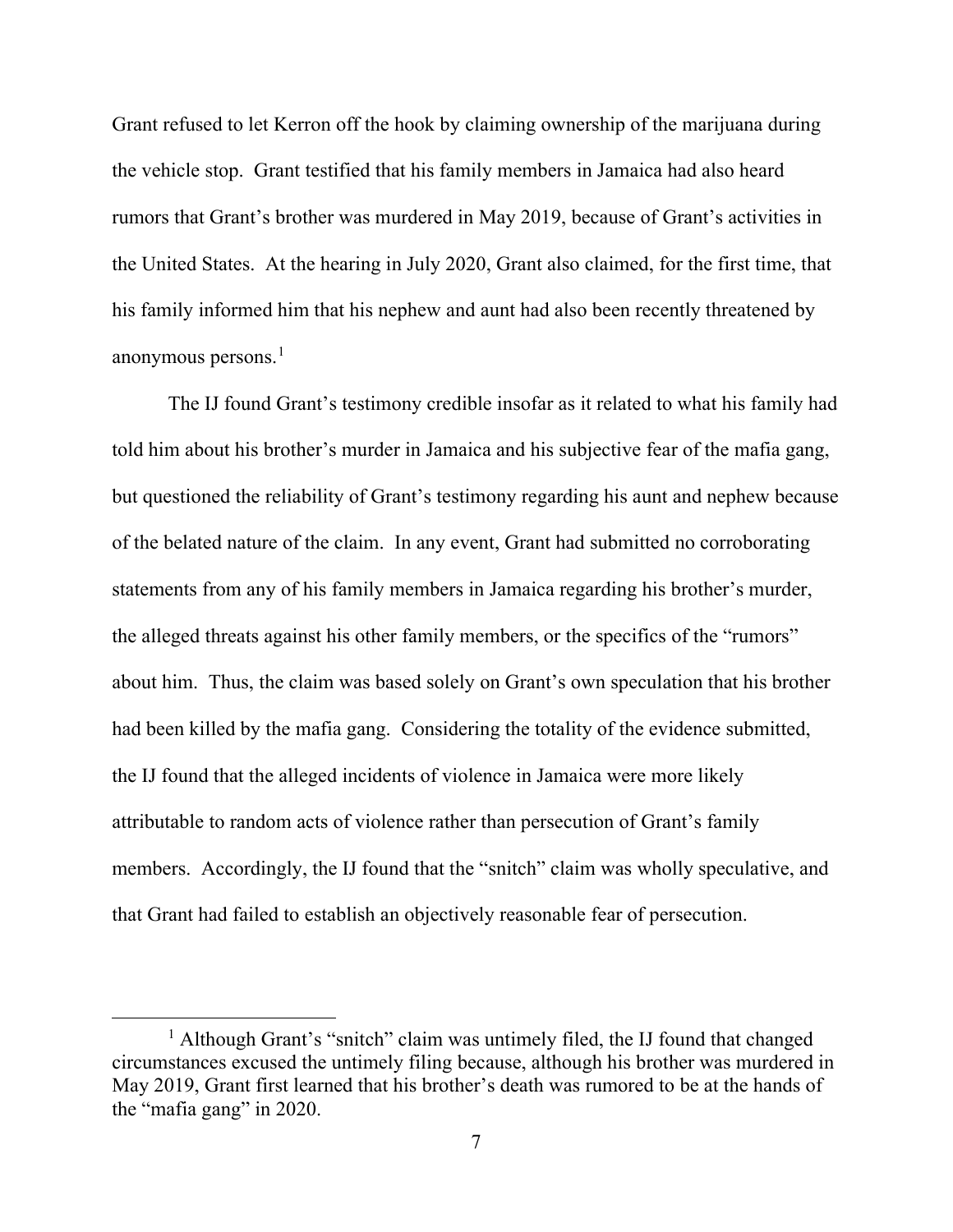In the alternative, the IJ found that, even if Grant had demonstrated an objectively well-founded fear of future persecution, Grant's asserted social group of "Jamaican males who are deemed to be 'snitches' by quasi-governmental criminal organizations" was not cognizable because it lacked the requisite particularity. The term "snitch," the IJ found, could encompass a wide range of conduct both in Jamaica and this country, including cooperating with the police, testifying in court, acting as an informant, or, as in Grant's case, not cooperating with the police but merely having been suspected of doing so. In addition, given the speculative nature of the rumors and other claims, Grant had failed to demonstrate a nexus between his alleged status as a perceived "snitch" by the mafia gang and the seemingly random acts of violence that had occurred in Jamaica.

We find no legal or factual error in these rulings. The IJ's finding that Grant had failed to demonstrate a well-founded fear of future persecution is supported by substantial evidence. Moreover, even if Grant's proposed social group were recognizable, which is doubtful, the IJ's finding that he also failed to demonstrate that his membership in the purported social group would be a "central reason" for his persecution was also supported by substantial evidence.

#### **B.**

We also find no factual or legal error in the agency's denial of Grant's belated claim that he had a well-founded fear of future persecution on account of his sexual orientation as a bisexual man. The IJ found that Grant's testimony regarding his sexual orientation and his alleged past persecution at the hands of the Jamaican police was vague, incredible, implausible, and uncorroborated by any statements or other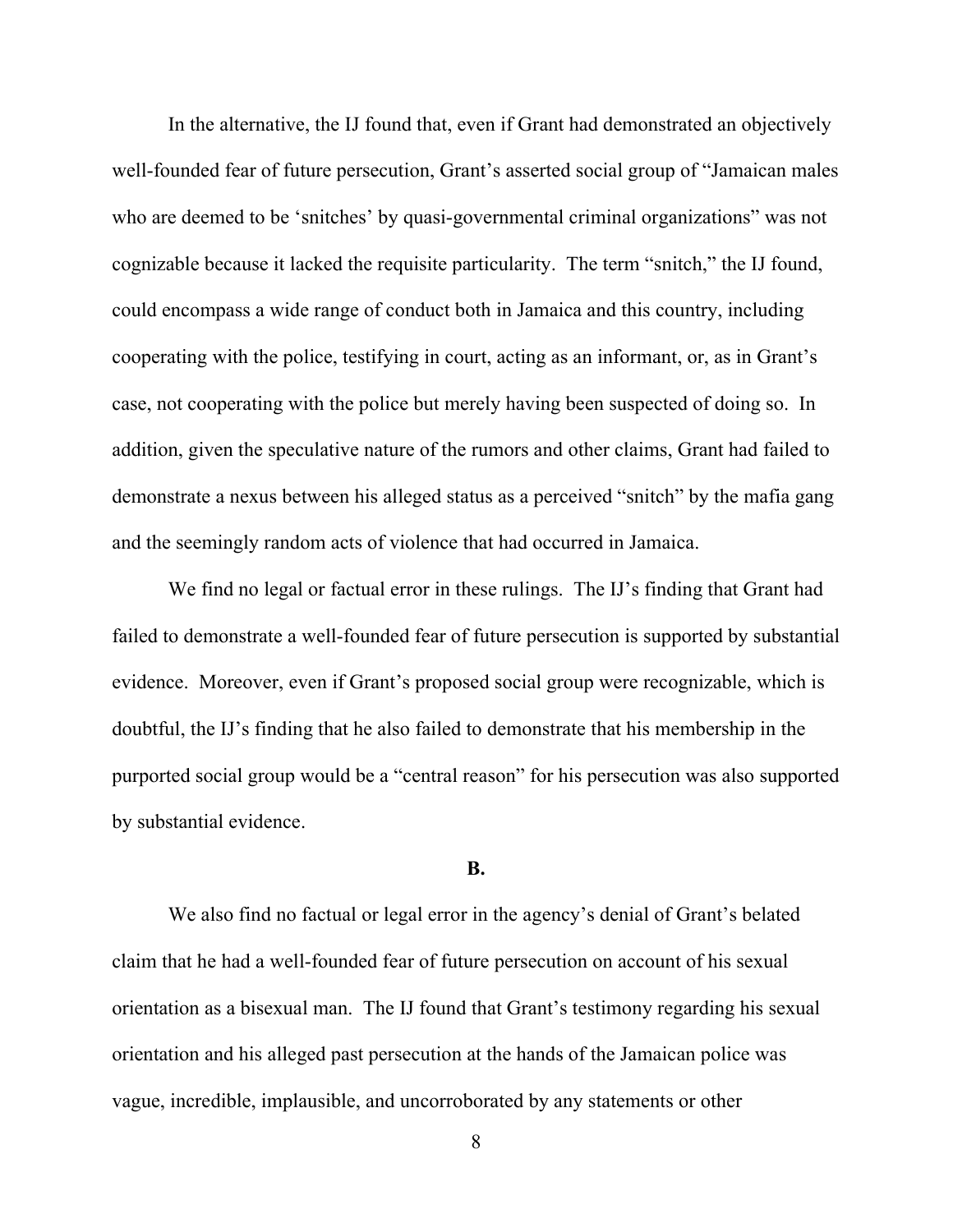particularized evidence of his circumstances or experiences. Although Grant claimed to have known his sexual orientation for many years and had been subjected to two incidents of severe mistreatment and torture in Jamaica in 2009 and 2016, he had not mentioned either incident to his legal counsel or at any of his previous four hearings. Because the IJ's credibility and other factual findings are supported by substantial evidence, Grant is not entitled to relief from these rulings.<sup>2</sup>

Grant's claim that the IJ prohibited him from providing corroborating evidence in support of this claim also does not avail him. We review an IJ's decision to deny a continuance for an abuse of discretion. *See Hashmi v. Att'y Gen.*, 531 F.3d 256, 259 (3d Cir. 2008). The "IJ's decision should be reversed as an abuse of discretion only if it is arbitrary, irrational or contrary to law." *Id.* "[W]hether denial of a continuance in an immigration proceeding constitutes an abuse of discretion cannot be decided through the application of bright-line rules; it must be resolved on a case by case basis according to the facts and circumstances of each case." *Id.* at 259-60 (internal quotation marks omitted). For example, this court has held that the agency abuses its discretion if it

<sup>&</sup>lt;sup>2</sup> The IJ also found Grant's sexual-orientation claim to be untimely and unexcused by changed circumstances because Grant claimed to have known his sexual orientation from a young age, to have engaged in multiple relationships with men in Jamaica, and to have been subjected to persecution and torture in 2009 and 2016 – well prior to his coming to the United States and his filing of his application for asylum, withholding of removal, and relief under the CAT. Because we deny Grant's sexual-orientation claim on other grounds, we decline to address the question of whether he raised, and therefore exhausted, this ruling before the BIA and, if so, whether the claim should have been considered timely because the IJ found that changed circumstances excused Grant's failure to timely file his "snitch" claim. *See e.g., Yan Yang v. Barr*, 939 F.3d 57, 66 (2d Cir. 2019).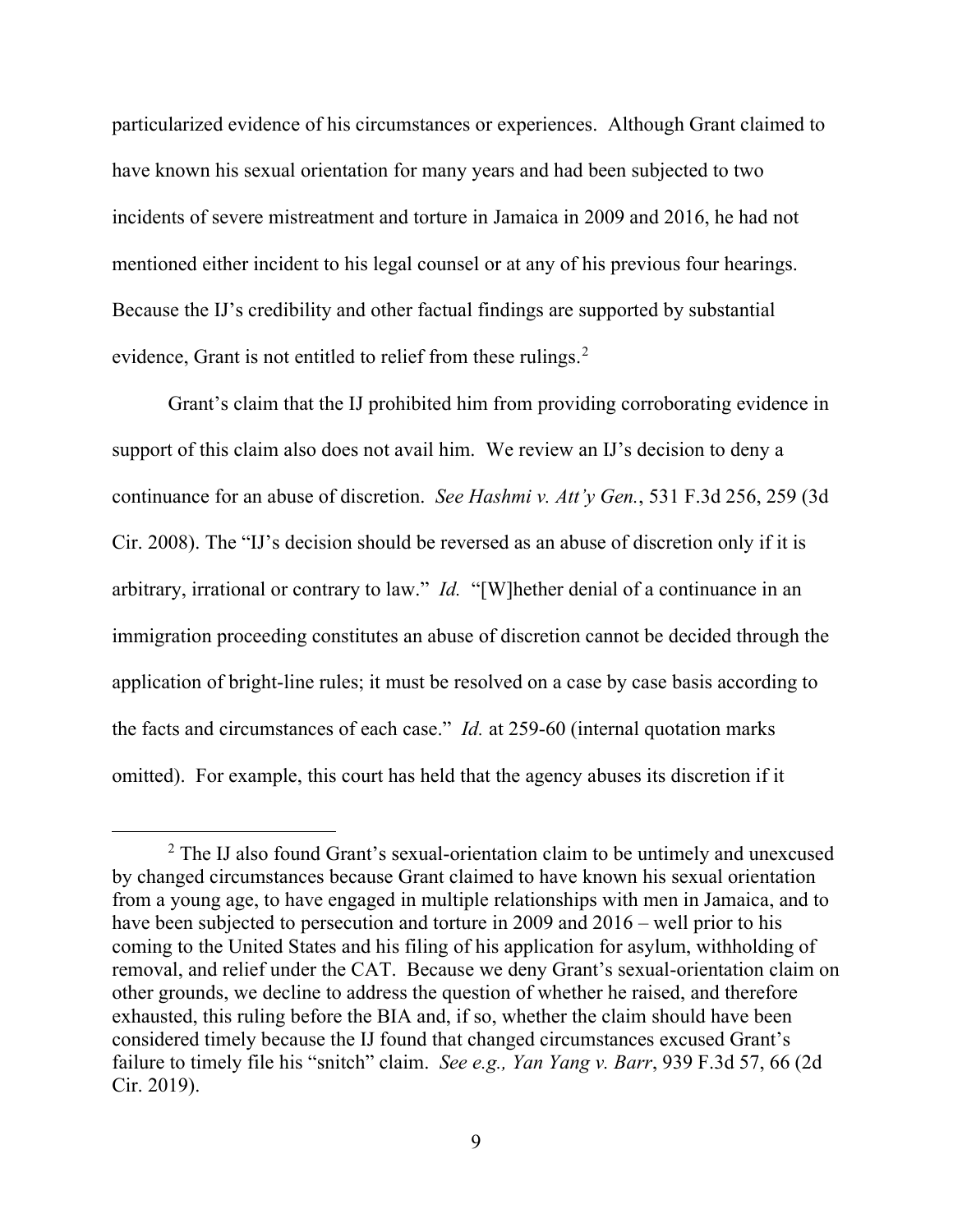denies an otherwise meritorious request for a continuance based on case-completion deadlines, rather than considering the facts and circumstances underlying the request. *Id.* at 260-62.

Here, the IJ concluded that Grant had failed to demonstrate good cause for a continuance for several reasons, none of which related to case-completion deadlines. Grant first raised his sexual-orientation claim just two weeks before his merits hearing, even though he claims to have known his sexual orientation since he was a young boy, claims to have had several relationships with men while living in Jamaica, and claims to have been tortured by the Jamaican police on two occasions prior to coming to the United States. Also, Grant did not identify what evidence he was seeking or planning to submit—such as an amended affidavit, statements of support from family or others, or other documents from Jamaica or the United States. Nor did he provide any information as to how long it would take him to obtain the evidence. The IJ did, however, extend the time for Grant to submit his corroborating evidence. Although Grant raised this issue in his brief to the BIA, he again did not specify what he believes he could have obtained or how it would have supported his claim. For the same reasons, Grant's due process claim fails for lack of actual prejudice. *See Morgan v. Att'y Gen.*, 432 F.3d 226, 234-35 (3d Cir. 2005).

Accordingly, we hold that the IJ did not abuse her discretion or otherwise err in denying Grant's motion for a continuance.<sup>3</sup>

 $3$  As noted supra, the IJ also found that, even if Grant had established his statutory eligibility for asylum, Grant's application would be denied as a matter of discretion. *See*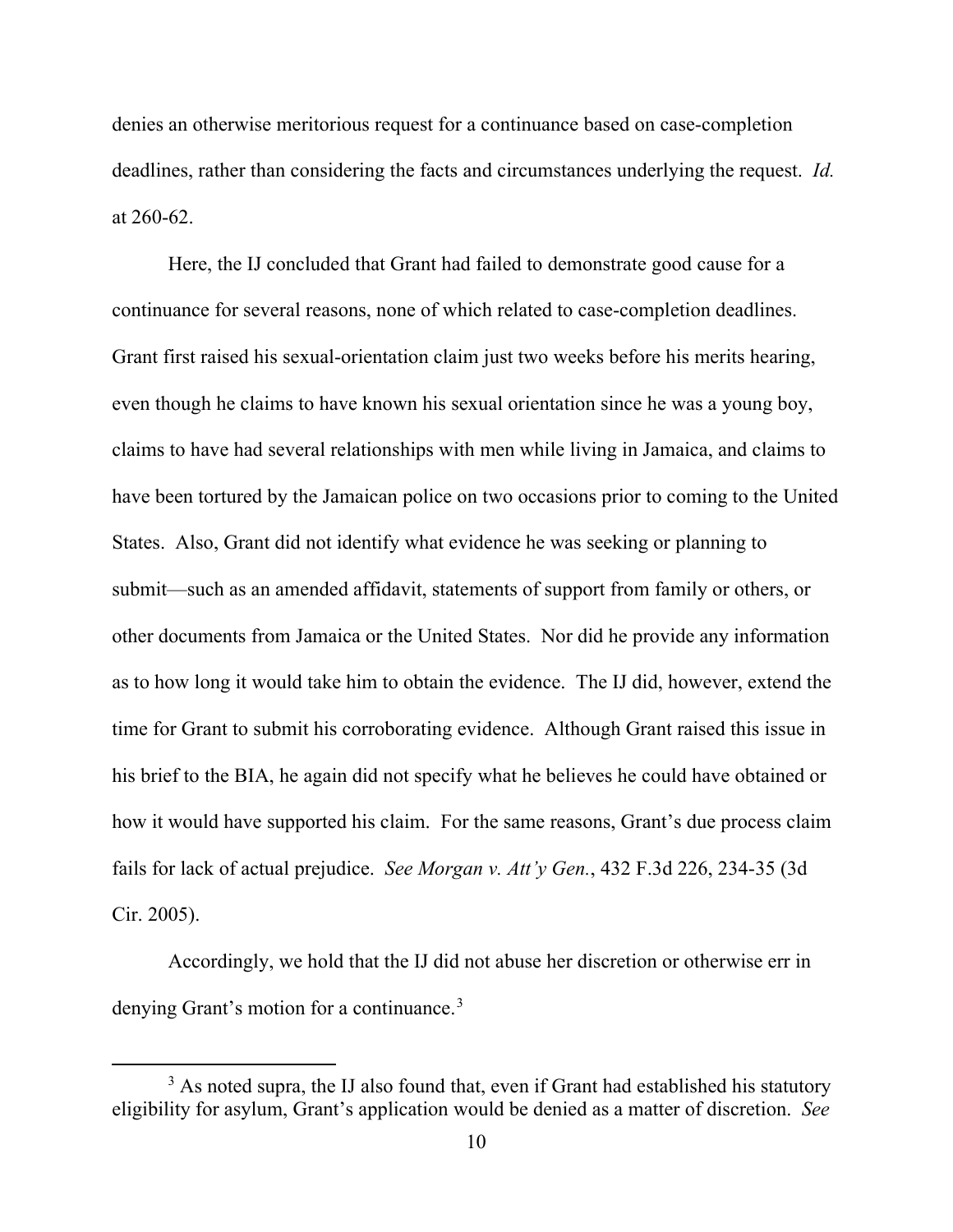Unlike the discretionary relief of asylum, statutory withholding of removal is mandatory if the applicant establishes a clear probability that his "life or freedom would be threatened" on account of the statutorily protected ground. 8 U.S.C. § 1231(b)(3)(A). The IJ found that, because Grant failed to prove eligibility for asylum, he had likewise failed to meet the more stringent standard for withholding of removal. *Shardar v. Ashcroft*, 382 F.3d 318, 324 (3d Cir. 2004) ("Having concluded substantial evidence supports the BIA's denial of asylum, we conclude that withholding of removal was also properly denied."). We find no legal or factual error in the agency's denial of Grant's request for statutory withholding of removal.

#### **D.**

To succeed on his CAT claim, Grant was required to demonstrate "that it is more likely than not that he ... would be tortured if he is removed to the proposed country of

<sup>8</sup> U.S.C. § 1252(b)(4)(D). The agency abuses its discretion when its decision is arbitrary, irrational, or contrary to law. *See Sathanthrasa v. Att'y Gen.*, 968 F.3d 285, 292-93 (3d Cir. 2020). Specifically, the IJ found that the positive equities in Grant's case—his family ties and work history in the United States—were outweighed by the serious negative equities in the case. Grant violated United States immigration laws by remaining in this country beyond the term of his nonimmigrant visa. In the four years that he was in the United States, Grant incurred two criminal convictions resulting from his driving ninety-five miles an hour without a valid driver's license and while under the influence of marijuana. As a result, Grant had posed a grave danger to persons and property in this country. Moreover, Grant showed no willingness to accept responsibility for his actions or remorse. Instead, he denied the criminal conduct, despite the evidence against him and his decision to plead guilty, and offered excuses for his other actions. We hold that the IJ did not abuse her discretion in this regard.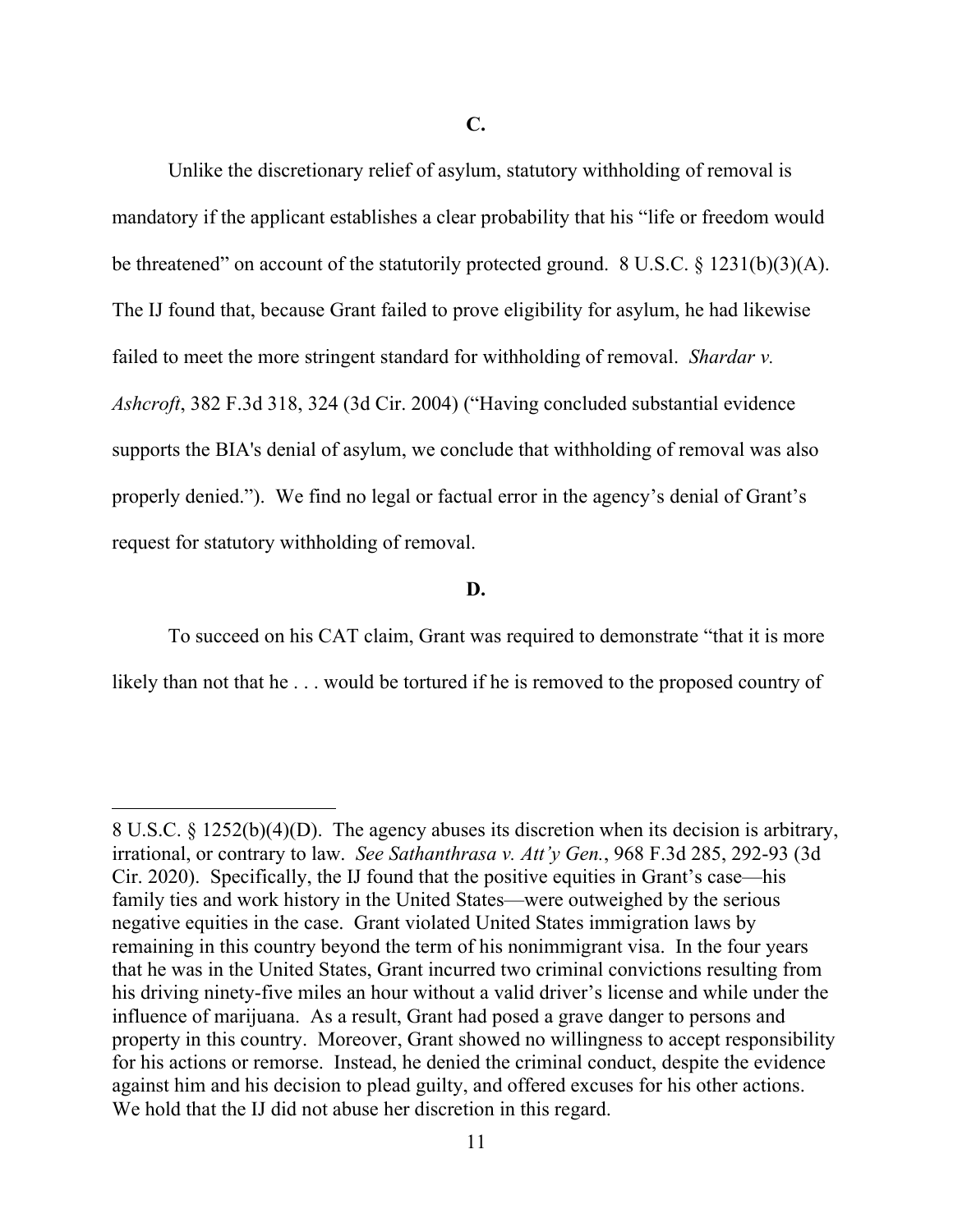removal," "by or at the instigation of or with the consent or acquiescence of a public official." *Myrie v. Att'y Gen*., 855 F.3d 509, 515 (3d Cir. 2017).

Regarding Grant's asserted fear of torture at the hands of the mafia gang, the agency found the claim too speculative to support CAT relief, and substantial evidence supports this determination. Grant claimed no past harm or threats from Kerron while in the United States, including during the time they were together in criminal and immigration detention. And Grant's claims that his brother was murdered, and other family members were threatened, because Kerron had labeled him a "rat" or "snitch" were based upon uncorroborated rumors and questionable testimony.

Regarding his sexual-orientation claim, the IJ found that Grant's testimony about his sexual orientation and his experiences in Jamaica was incredible, implausible, and unsupported by corroborating evidence. The IJ also considered Grant's countryconditions evidence but found that it, at most, confirmed that members of the LGBTQI community had been subjected to harassment, discrimination, and threats, and provided anecdotal stories of more serious harm. There was no information concerning the rate at which the members of this community had been tortured or killed, and no specific information pertaining to Grant. These findings are likewise supported by substantial evidence. 4

**E.**

<sup>&</sup>lt;sup>4</sup> Because Grant failed to establish that it was more likely than not that he would be tortured in Jamaica because of his designation as a "snitch" or his sexual orientation, the BIA declined to reach the question of whether the Jamaican authorities would acquiesce to his torture. We likewise decline to consider the issue.